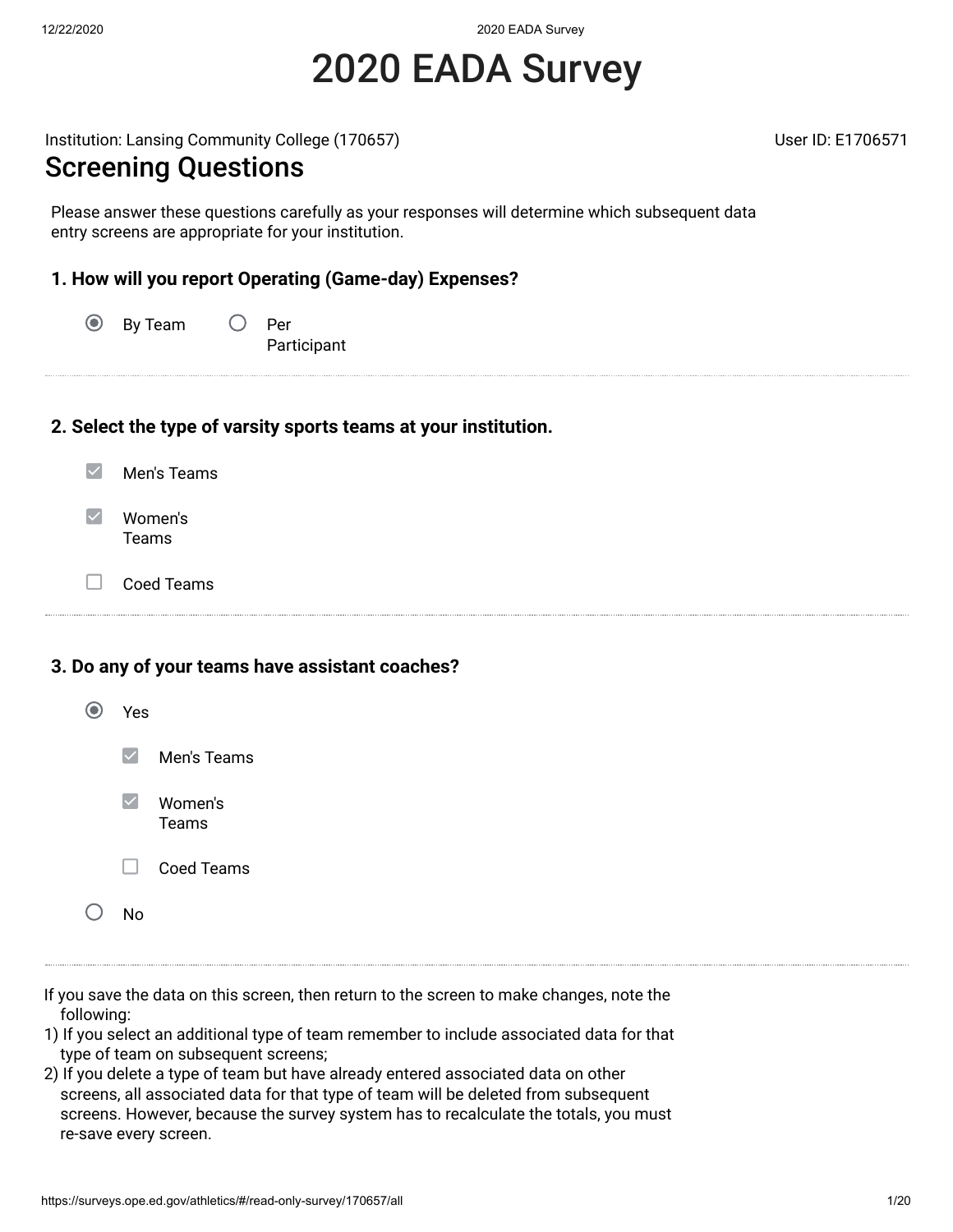## Sports Selection - Men's and Women's Teams

Select the varsity sports teams at your institution.

| <b>Sport</b>                                                 | Men's                | <b>Women's Sport</b> |                                     | Men's                | <b>Women's</b>                              |
|--------------------------------------------------------------|----------------------|----------------------|-------------------------------------|----------------------|---------------------------------------------|
|                                                              |                      |                      |                                     |                      |                                             |
| Archery                                                      |                      | $\Box$               | Badminton                           |                      |                                             |
| Baseball                                                     | $\blacktriangledown$ |                      | Basketball                          | $\blacktriangledown$ | $\blacktriangledown$                        |
| <b>Beach Volleyball</b>                                      | $\Box$               | $\Box$               | Bowling                             |                      |                                             |
| <b>Cross Country</b>                                         | ш                    | ப                    | Diving                              |                      |                                             |
| Equestrian                                                   | $\Box$               | $\Box$               | Fencing                             | u                    |                                             |
| Field Hockey                                                 |                      | - 1                  | Football                            |                      |                                             |
| Golf                                                         | u                    | $\Box$               | Gymnastics                          |                      |                                             |
| Ice Hockey                                                   |                      | $\Box$               | Lacrosse                            |                      |                                             |
| Rifle                                                        |                      | $\Box$               | Rodeo                               |                      |                                             |
| Rowing                                                       |                      | н                    | Sailing                             |                      |                                             |
| Skiing                                                       | П                    | ப                    | Soccer                              |                      |                                             |
| Softball                                                     |                      | $\blacktriangledown$ | Squash                              |                      |                                             |
| Swimming                                                     |                      | $\Box$               | Swimming and<br>Diving (combined)   |                      |                                             |
| Synchronized<br>Swimming                                     |                      | - 1                  | <b>Table Tennis</b>                 |                      |                                             |
| <b>Team Handball</b>                                         | $\Box$               | u                    | Tennis                              |                      |                                             |
| <b>Track and Field</b><br>(Indoor)                           |                      |                      | <b>Track and Field</b><br>(Outdoor) |                      |                                             |
| <b>Track and Field</b><br>and Cross<br>Country<br>(combined) | $\blacktriangledown$ | $\blacktriangledown$ | Volleyball                          |                      | $\vert\mathcal{\mathcal{\mathcal{L}}}\vert$ |
| <b>Water Polo</b>                                            | ⊔                    | ⊔                    | <b>Weight Lifting</b>               |                      |                                             |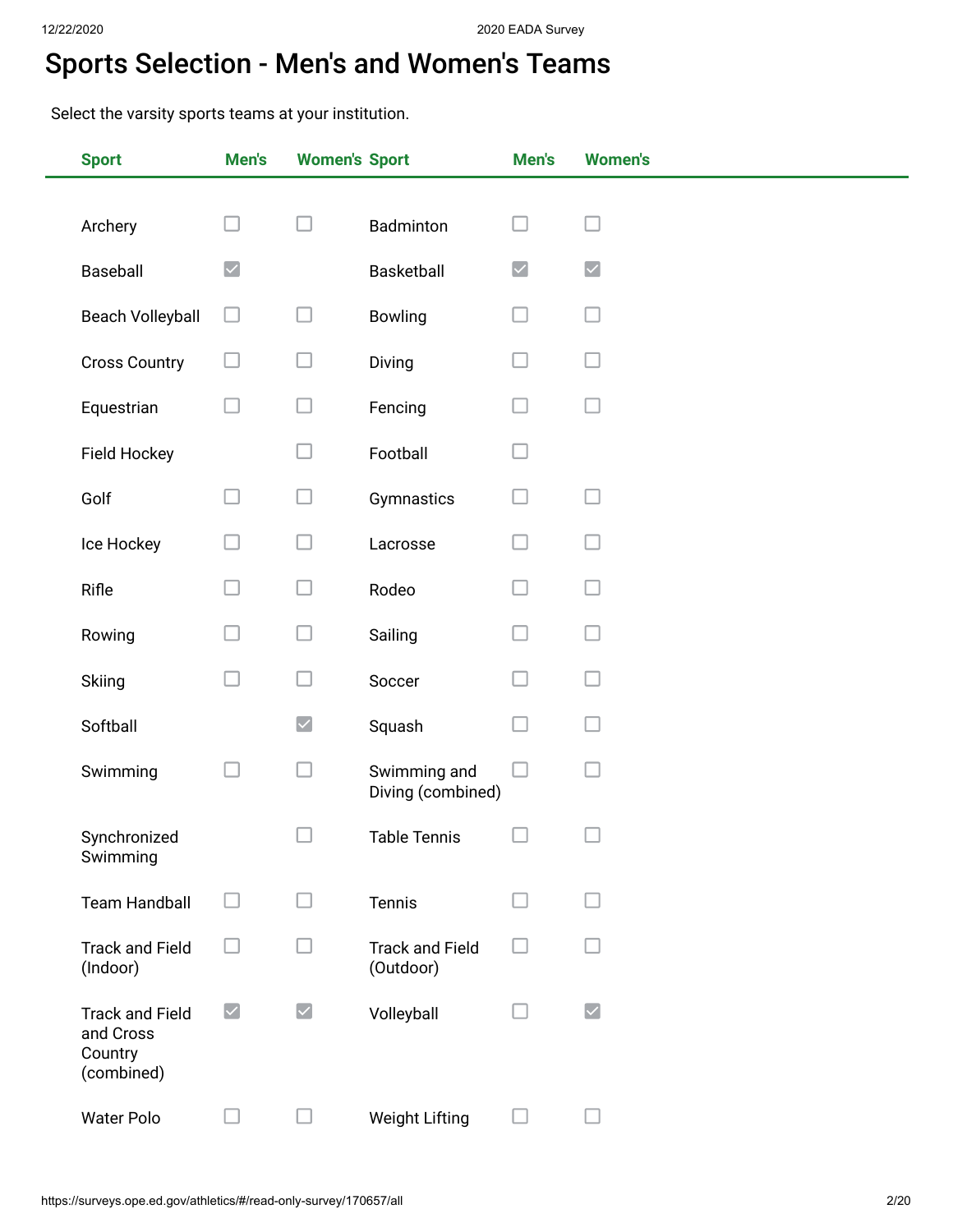| 12/22/2020 |
|------------|
|------------|

**the caveat box.)\***

**Caveat:**

The caveat on this screen is for internal use and does not appear on the EADA Dissemination Website (public site). If you want information to appear on the public site, enter it on the Athletic Participation screen.

**\*** If you indicated in the caveat box that your other sports are Dancing and/or Cheerleading, please specify in the caveat box that these are competitive varsity teams (i.e., not pep squads).

If you save the data on this screen, then return to the screen to make changes, note the following:

- 1) If you select an additional team remember to include associated data for that sport on subsequent screens;
- 2) If you delete a sport but have already entered associated data on other screens, all associated data for that sport will be deleted from subsequent screens. However, because the survey system has to recalculate the totals, you must re-save every screen.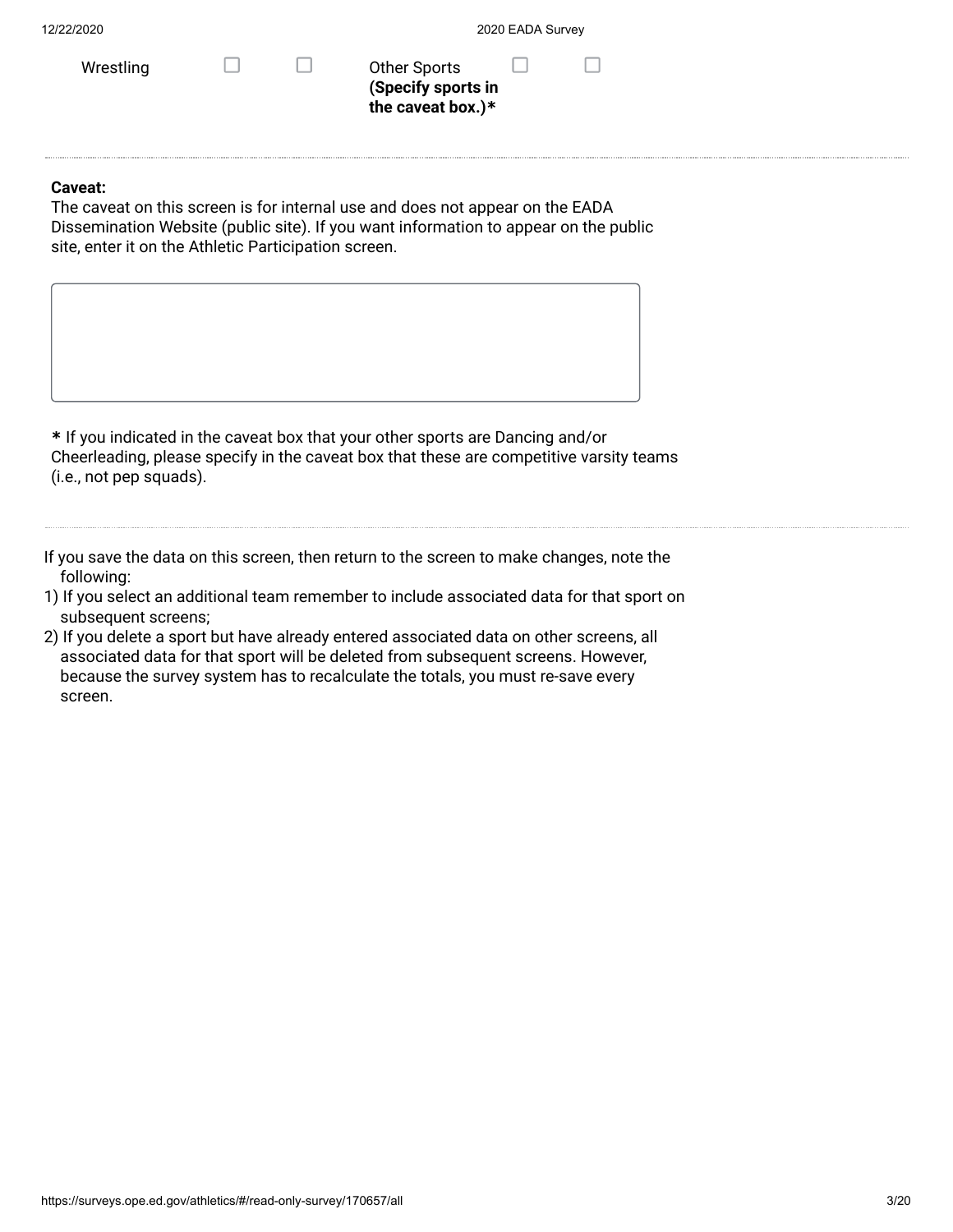# Athletics Participation - Men's and Women's Teams

Enter the number of participants as of the day of the first scheduled contest.

| <b>Varsity Teams</b>                                                                                                             | <b>Men's Teams</b> | <b>Women's Teams</b> |  |
|----------------------------------------------------------------------------------------------------------------------------------|--------------------|----------------------|--|
| Baseball                                                                                                                         | 37                 |                      |  |
| <b>Basketball</b>                                                                                                                | 11                 | 12                   |  |
| Softball                                                                                                                         |                    | 20                   |  |
| Track and Field and Cross Country (combined)                                                                                     | 46                 | 26                   |  |
| Track and Field (Indoor)                                                                                                         | 0                  | 0                    |  |
| Track and Field (Outdoor)                                                                                                        | 30                 | 16                   |  |
| <b>Cross Country</b>                                                                                                             | 16                 | 10                   |  |
| Volleyball                                                                                                                       |                    | 14                   |  |
| <b>Total Participants Men's and Women's Teams</b>                                                                                | 94                 | 72                   |  |
| <b>Unduplicated Count of Participants</b>                                                                                        |                    |                      |  |
| (This is a head count. If an individual<br>participates on more than one team, count that<br>individual only once on this line.) | 78                 | 62                   |  |

#### CAVEAT

(For each men's or women's team that includes opposite sex participants, specify the number of male and the number of female students on that team in this caveat box. This does not apply for coed teams. Additionally, provide any other clarifying information here.)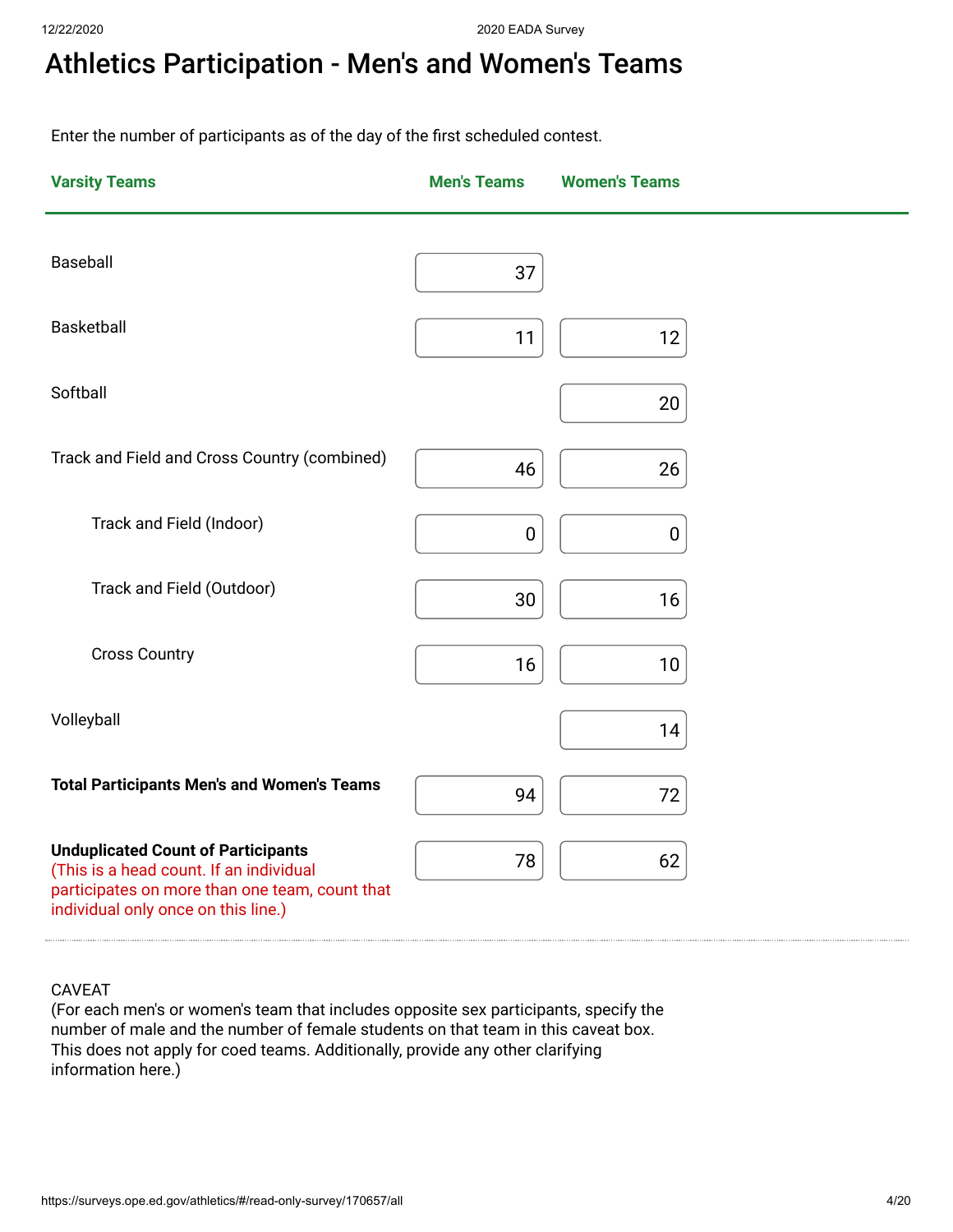Men's and Women's Outdoor Track and Field was canceled due to Covid-19. The anticipated counts for Men's Outdoor Track and Field would have been 30 with 14 being unduplicated and the count for Women's Outdoor Track and Field would have been 16 with 6 being unduplicated.

If you save the data on this screen, then return to the screen to make changes, please note you must re-save every screen because the survey system has to recalculate the totals.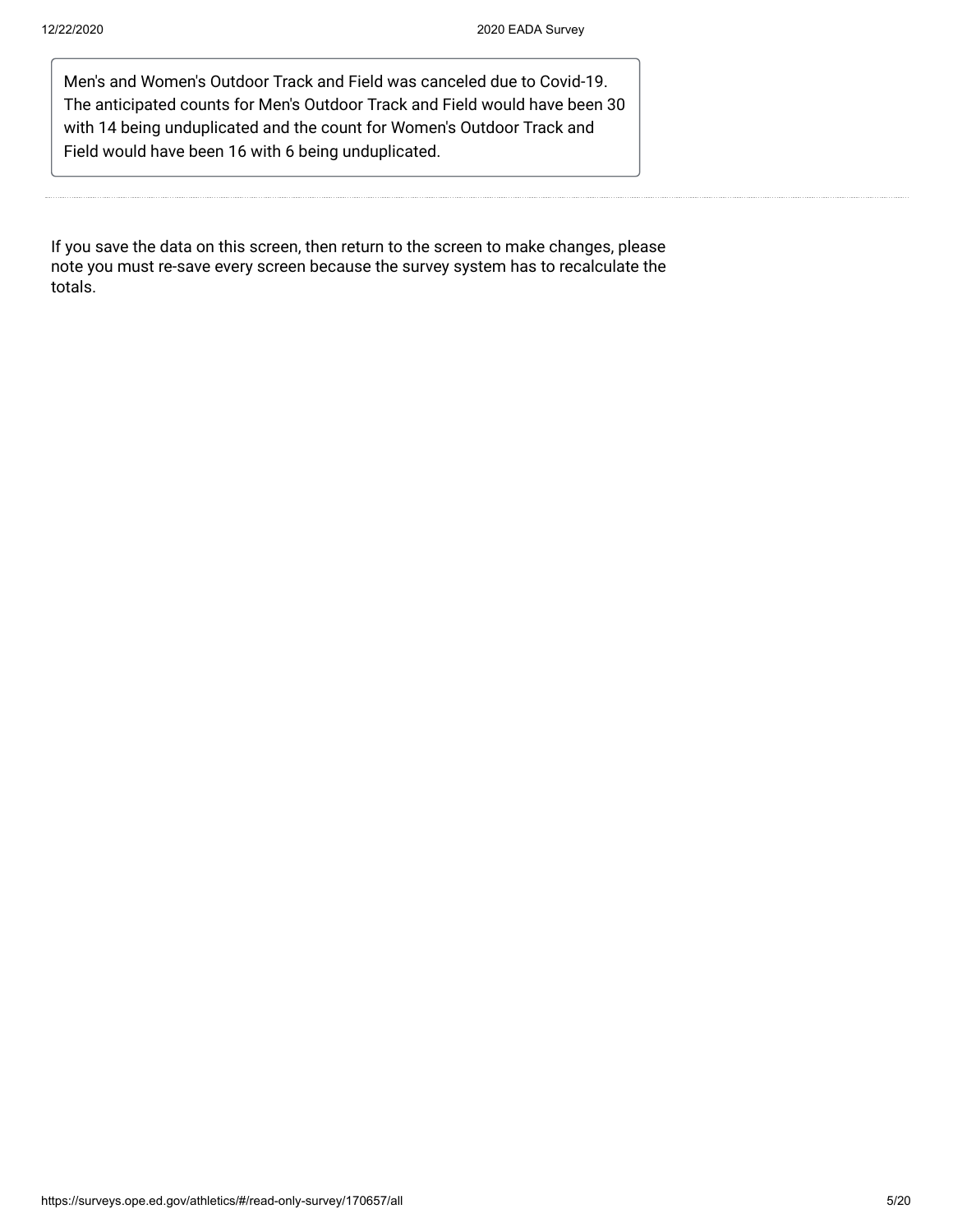#### Head Coaches - Men's Teams

For each men's team, indicate whether the head coach is male or female, was assigned to the team on a full-time or part-time basis, and whether the coach was employed by the institution on a full-time basis or on a part-time or volunteer basis, by entering a 1 in the appropriate field.

The Swimming and Diving (combined) fields allow up to 2 head coaches. The Track and Field and Cross Country (combined) fields allow up to 3.

|                                                                 | <b>Male Head Coaches</b>                                                                                                                    |                                                                                                                                      | <b>Female Head Coaches</b>                                                                                          |                                                                                                                                             |         |
|-----------------------------------------------------------------|---------------------------------------------------------------------------------------------------------------------------------------------|--------------------------------------------------------------------------------------------------------------------------------------|---------------------------------------------------------------------------------------------------------------------|---------------------------------------------------------------------------------------------------------------------------------------------|---------|
| <b>Varsity</b><br><b>Teams</b>                                  | <b>Assigned Assigned</b><br>to Team to Team<br>on a<br>on a<br>Full-<br>Part-<br><b>Time</b><br><b>Time</b><br><b>Basis</b><br><b>Basis</b> | Part-<br><b>Time</b><br>Institution on a<br>Full-<br>Employee<br><b>Time</b><br><b>Institution</b><br>or<br>Employee Volunteer Basis | <b>Assigned Assigned</b><br>to Team to Team<br>on a<br>Full-<br>Part-<br><b>Time</b><br><b>Time</b><br><b>Basis</b> | Part-<br><b>Time</b><br><b>Institution Total</b><br>Full-<br>Employee Head<br><b>Time</b><br><b>Institution</b><br>or<br>Employee Volunteer | Coaches |
| Baseball                                                        | 1                                                                                                                                           | 1                                                                                                                                    |                                                                                                                     |                                                                                                                                             | 1       |
| <b>Basketball</b>                                               | 1                                                                                                                                           | 1                                                                                                                                    |                                                                                                                     |                                                                                                                                             | 1       |
| <b>Track and</b><br>Field and<br>Cross<br>Country<br>(combined) | 1                                                                                                                                           | 1                                                                                                                                    |                                                                                                                     |                                                                                                                                             |         |
| Coaching<br><b>Position</b><br><b>Totals</b>                    | 3<br>0                                                                                                                                      | $\overline{2}$<br>1                                                                                                                  | $\mathbf 0$<br>0                                                                                                    | $\boldsymbol{0}$<br>0                                                                                                                       | 3       |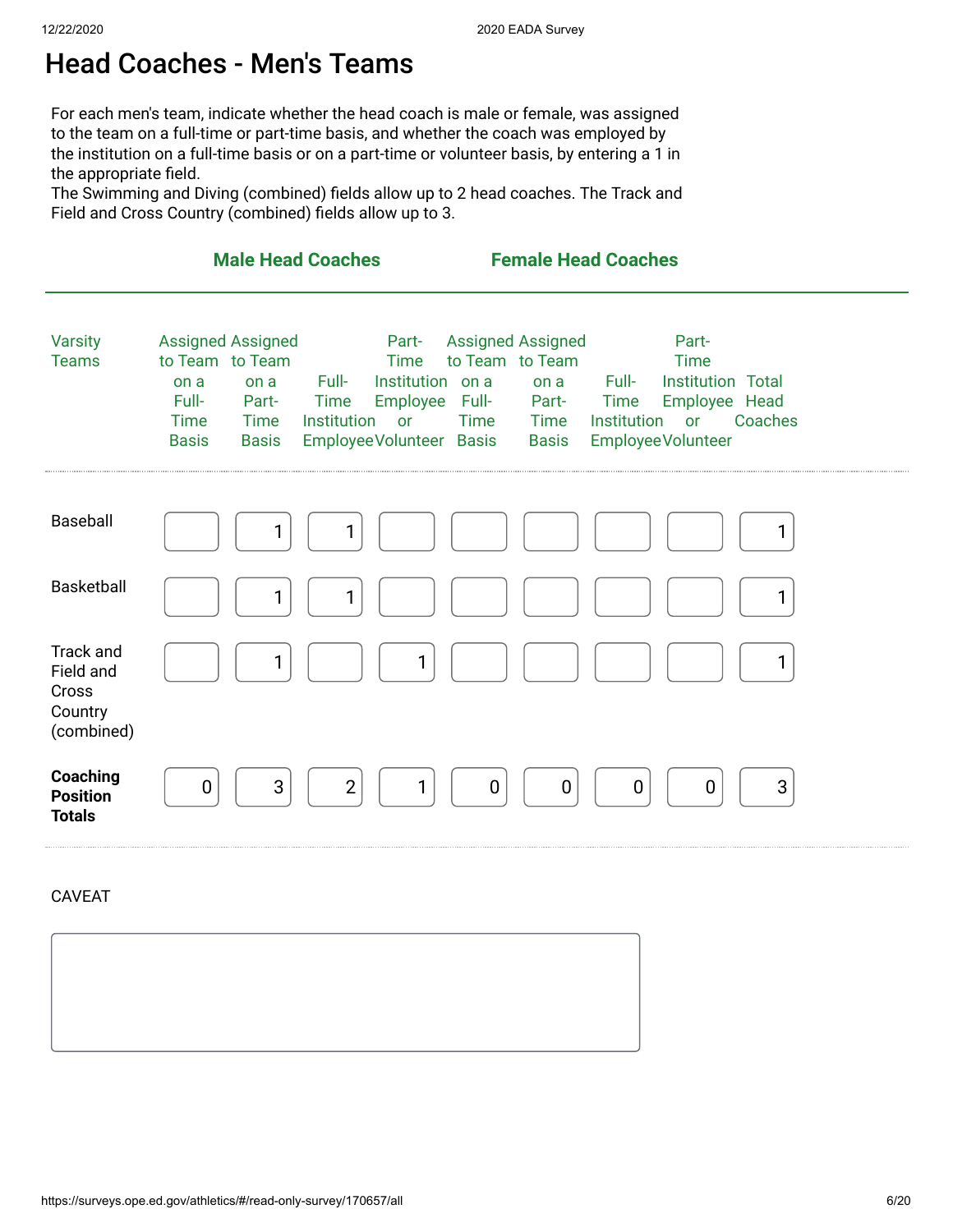## Head Coaches - Women's Teams

For each women's team, indicate whether the head coach is male or female, was assigned to the team on a full-time or part-time basis, and whether the coach was employed by the institution on a full-time basis or on a part-time or volunteer basis, by entering a 1 in the appropriate field.

The Swimming and Diving (combined) fields allow up to 2 head coaches. The Track and Field and Cross Country (combined) fields allow up to 3.

|                                                                 | <b>Male Head Coaches</b>                                                                                                                    |                                                                                                                               | <b>Female Head Coaches</b>                                                                                          |                                                                                                                                      |              |
|-----------------------------------------------------------------|---------------------------------------------------------------------------------------------------------------------------------------------|-------------------------------------------------------------------------------------------------------------------------------|---------------------------------------------------------------------------------------------------------------------|--------------------------------------------------------------------------------------------------------------------------------------|--------------|
| <b>Varsity</b><br><b>Teams</b>                                  | <b>Assigned Assigned</b><br>to Team to Team<br>on a<br>on a<br>Full-<br>Part-<br><b>Time</b><br><b>Time</b><br><b>Basis</b><br><b>Basis</b> | Part-<br><b>Time</b><br>Full-<br>Institution on a<br>Employee<br><b>Time</b><br>Institution<br>or<br>Employee Volunteer Basis | <b>Assigned Assigned</b><br>to Team to Team<br>on a<br>Full-<br>Part-<br><b>Time</b><br><b>Time</b><br><b>Basis</b> | Part-<br><b>Time</b><br>Full-<br><b>Institution Total</b><br>Employee Head<br><b>Time</b><br>Institution<br>or<br>Employee Volunteer | Coaches      |
| <b>Basketball</b>                                               | 1                                                                                                                                           | 1                                                                                                                             |                                                                                                                     |                                                                                                                                      | 1            |
| Softball                                                        | 1                                                                                                                                           | 1                                                                                                                             |                                                                                                                     |                                                                                                                                      | 1            |
| <b>Track and</b><br>Field and<br>Cross<br>Country<br>(combined) | 1                                                                                                                                           | 1                                                                                                                             |                                                                                                                     |                                                                                                                                      | $\mathbf{1}$ |
| Volleyball                                                      |                                                                                                                                             |                                                                                                                               | 1                                                                                                                   |                                                                                                                                      | 1            |
| Coaching<br><b>Position</b><br><b>Totals</b>                    | 3<br>$\mathbf 0$                                                                                                                            | $\overline{2}$<br>1                                                                                                           | 1<br>0                                                                                                              | 1<br>$\boldsymbol{0}$                                                                                                                | 4            |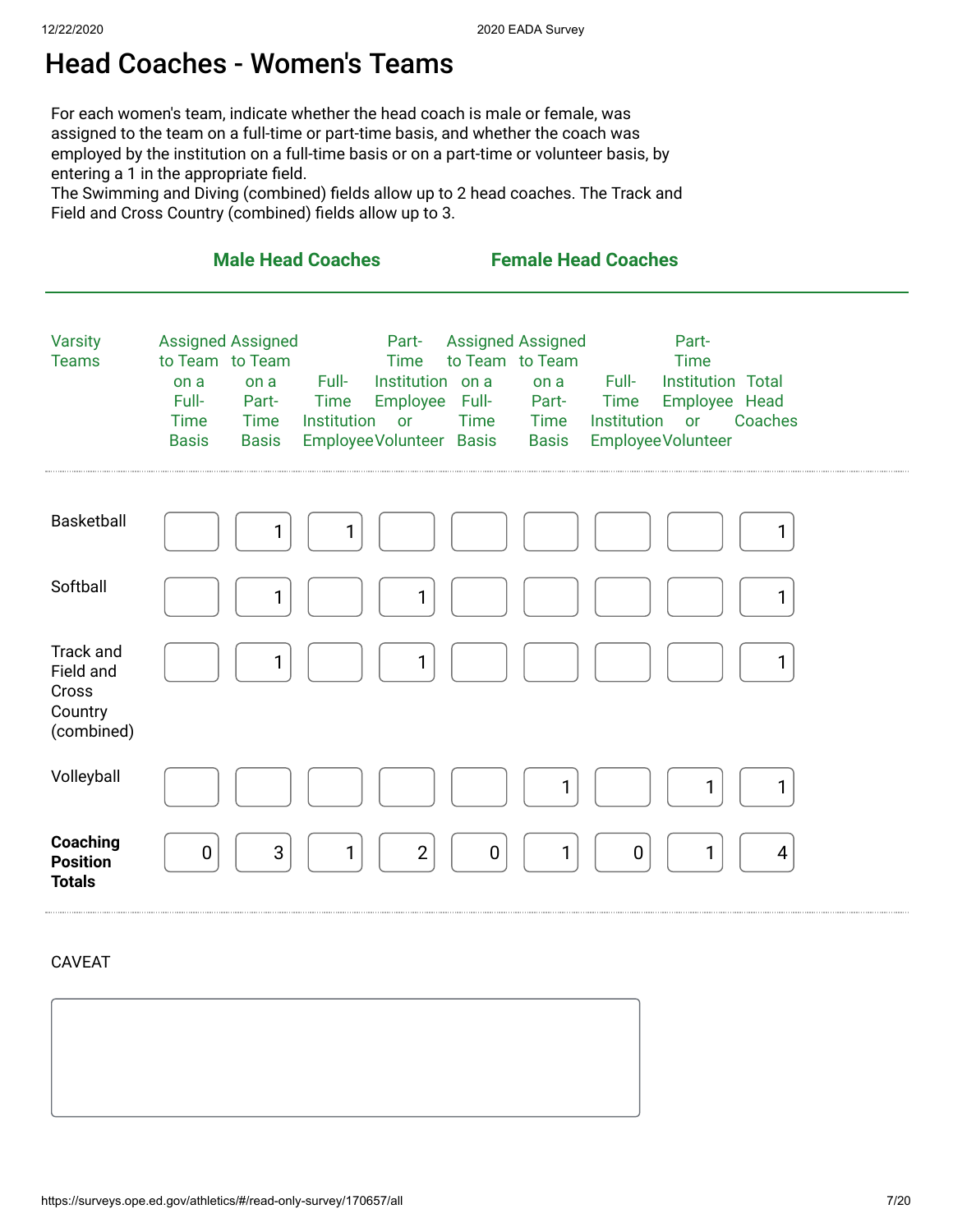# Head Coaches' Salaries - Men's and Women's Teams

Enter only salaries and bonuses that your institution pays head coaches as compensation for coaching. Do not include benefits on this screen. Do not include volunteer coaches in calculating the average salary and the Full-Time Equivalent (FTE) Total.

For help calculating the FTE total click on the Instructions link on this screen.

|                                                                                                 | <b>Men's Teams</b> | Women's<br><b>Teams</b> |  |
|-------------------------------------------------------------------------------------------------|--------------------|-------------------------|--|
| Average Annual Institutional Salary per Head Coaching<br>Position<br>(for coaching duties only) | 24,970             | 7,711                   |  |

Number of Head Coaching Positions Used to Calculate 3 ] 4<br>the Average 3 ] 4

Number of Volunteer Head Coaching Positions (Do not include these coaches in your salary or FTE calculations.)

Average Annual Institutional Salary per Full-time equivalent (FTE) 58,070 16,494

Sum of Full-Time Equivalent (FTE) Positions Used to Suit of Fun-Time Equivalent (FTE) Fositions osed to  $\begin{bmatrix} 1.29 \\ 1.29 \end{bmatrix}$   $\begin{bmatrix} 1.87 \\ 1.87 \end{bmatrix}$ 

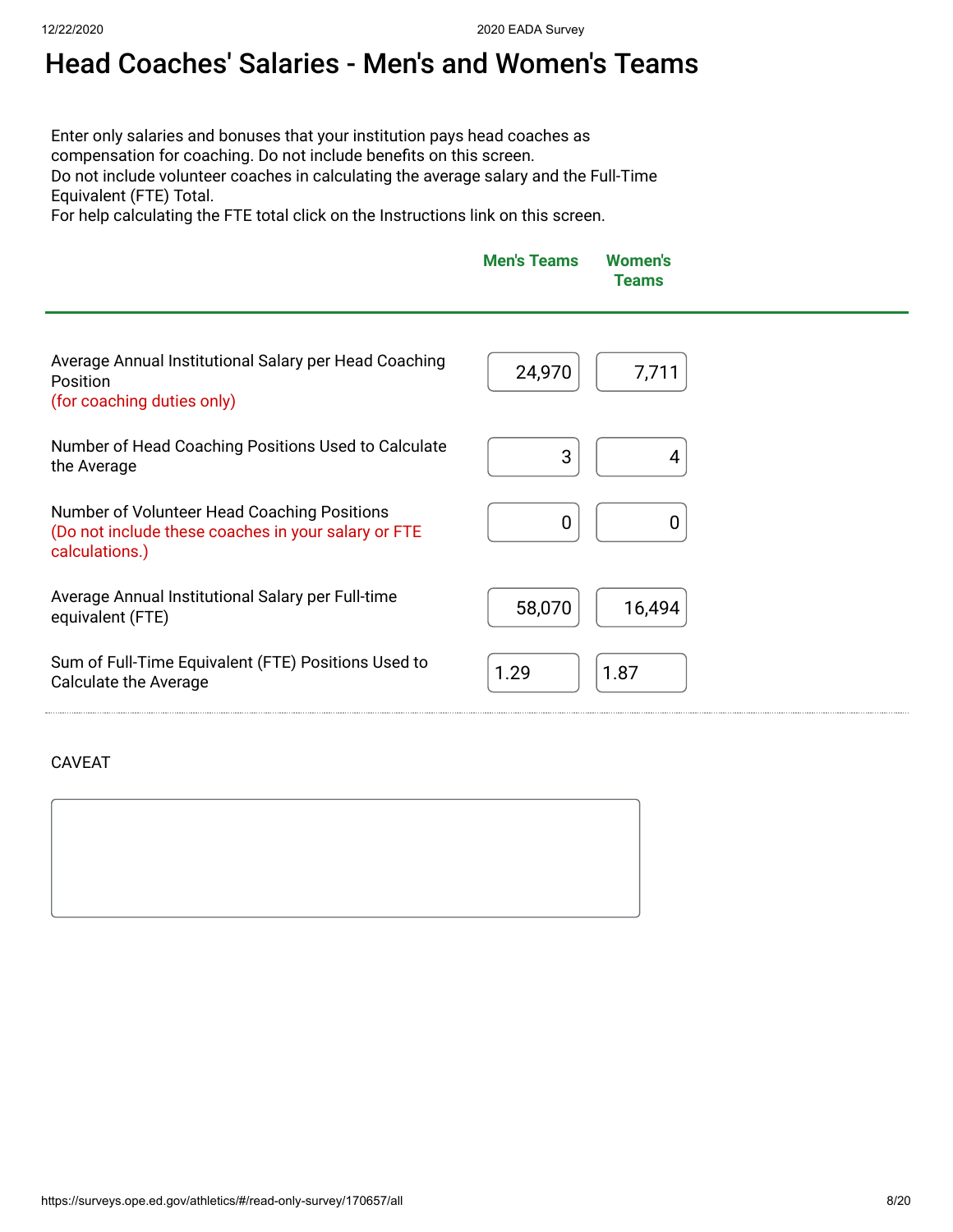#### Assistant Coaches - Men's Teams

For each men's team, indicate whether the assistant coach is male or female, was assigned to the team on a full-time or part-time basis, and whether the coach was employed by the institution on a full-time basis or on a part-time or volunteer basis, by entering a 1 in the appropriate field.

|                                                          | <b>Male Assistant Coaches</b>                                                                                                                                                                                  | <b>Female Assistant Coaches</b>                                                                                                                                                                                                                   |                                             |
|----------------------------------------------------------|----------------------------------------------------------------------------------------------------------------------------------------------------------------------------------------------------------------|---------------------------------------------------------------------------------------------------------------------------------------------------------------------------------------------------------------------------------------------------|---------------------------------------------|
| <b>Varsity</b><br><b>Teams</b>                           | <b>Assigned Assigned</b><br>to Team to Team<br>Full- Institution<br>on a<br>on a<br>Full-<br>Time Employee<br>Part-<br><b>Time</b><br>Time Institution<br>or<br><b>Basis EmployeeVolunteer</b><br><b>Basis</b> | Part- Assigned Assigned<br>Part-<br>Time to Team to Team<br><b>Time</b><br>Full- Institution<br>on a<br>on a<br>Full-<br>Time Employee<br>Part-<br>Time Institution<br><b>Time</b><br><b>or</b><br><b>Basis EmployeeVolunteer</b><br><b>Basis</b> | <b>Total</b><br><b>Assistant</b><br>Coaches |
| Baseball                                                 | $\overline{2}$<br>$\overline{2}$                                                                                                                                                                               |                                                                                                                                                                                                                                                   | $\overline{2}$                              |
| <b>Basketball</b>                                        | $\overline{2}$<br>$\overline{2}$                                                                                                                                                                               |                                                                                                                                                                                                                                                   | $\overline{2}$                              |
| Track and<br>Field and<br>Cross<br>Country<br>(combined) | 1<br>1                                                                                                                                                                                                         |                                                                                                                                                                                                                                                   | $\mathbf{1}$                                |
| Coaching<br>Position<br><b>Totals</b>                    | 5<br>5<br>$\pmb{0}$<br>$\pmb{0}$                                                                                                                                                                               | $\pmb{0}$<br>$\pmb{0}$<br>$\pmb{0}$<br>0                                                                                                                                                                                                          | 5                                           |
| <b>CAVEAT</b>                                            |                                                                                                                                                                                                                |                                                                                                                                                                                                                                                   |                                             |
|                                                          |                                                                                                                                                                                                                |                                                                                                                                                                                                                                                   |                                             |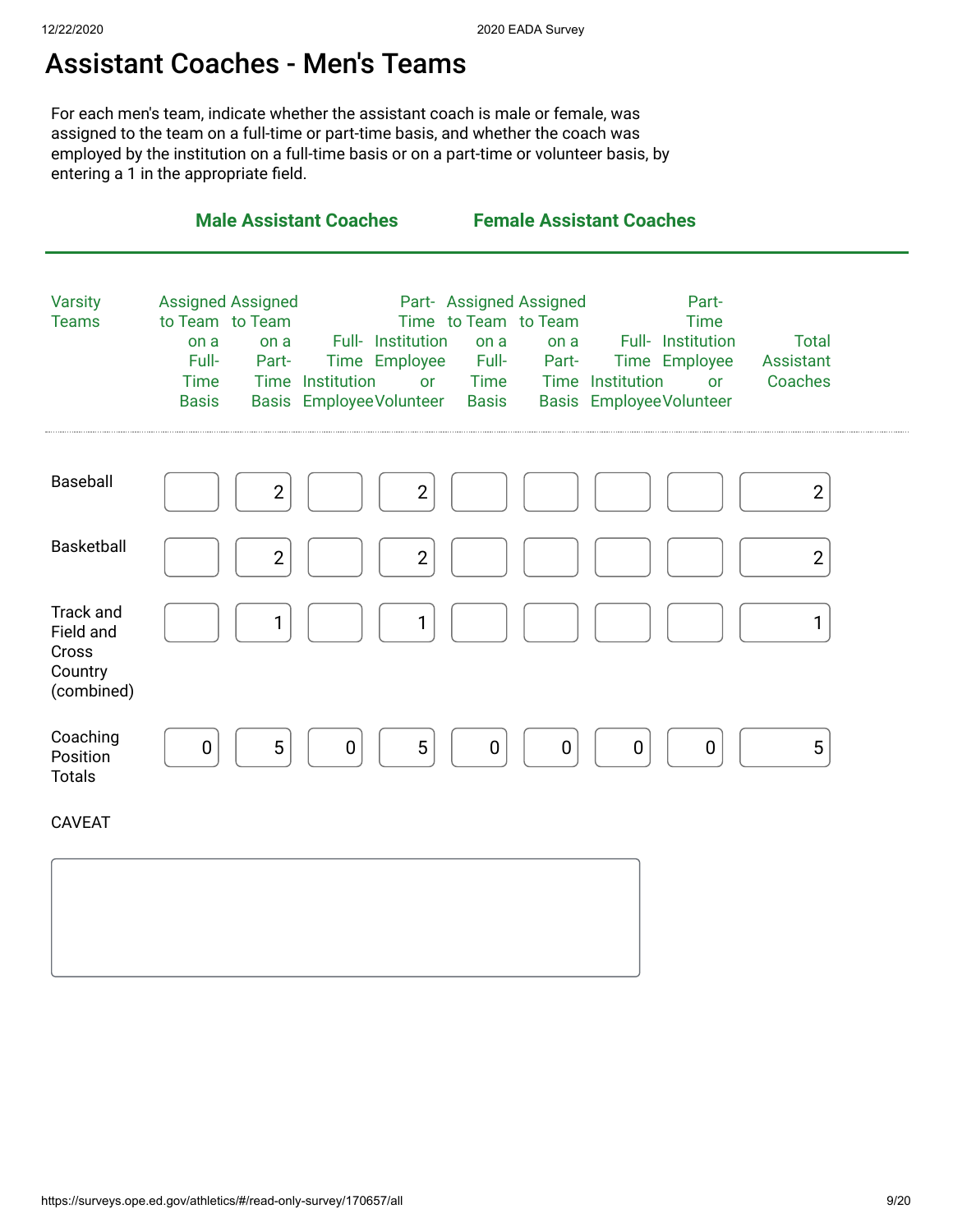#### Assistant Coaches - Women's Teams

For each women's team, indicate whether the assistant coach is male or female, was assigned to the team on a full-time or part-time basis, and whether the coach was employed by the institution on a full-time basis or on a part-time or volunteer basis, by entering a 1 in the appropriate field.

|                                                                 | <b>Male Assistant Coaches</b>                                                                                |                                                                                                       | <b>Female Assistant Coaches</b>                                                                           |                                                                                                                        |                                      |
|-----------------------------------------------------------------|--------------------------------------------------------------------------------------------------------------|-------------------------------------------------------------------------------------------------------|-----------------------------------------------------------------------------------------------------------|------------------------------------------------------------------------------------------------------------------------|--------------------------------------|
| <b>Varsity</b><br><b>Teams</b>                                  | <b>Assigned Assigned</b><br>to Team to Team<br>on a<br>on a<br>Full-<br>Part-<br><b>Time</b><br><b>Basis</b> | Full- Institution<br>Time Employee<br>Time Institution<br><b>or</b><br><b>Basis EmployeeVolunteer</b> | Part- Assigned Assigned<br>Time to Team to Team<br>on a<br>on a<br>Full-<br>Part-<br>Time<br><b>Basis</b> | Part-<br><b>Time</b><br>Full- Institution<br>Time Employee<br>Time Institution<br>or<br><b>Basis EmployeeVolunteer</b> | <b>Total</b><br>Assistant<br>Coaches |
| Basketball                                                      |                                                                                                              |                                                                                                       | $\mathbf{2}$                                                                                              | $\overline{2}$                                                                                                         | $\overline{2}$                       |
| Softball                                                        | 1                                                                                                            | 1                                                                                                     | 1                                                                                                         | 1                                                                                                                      | $\mathbf{2}$                         |
| <b>Track and</b><br>Field and<br>Cross<br>Country<br>(combined) | 1                                                                                                            | 1                                                                                                     |                                                                                                           |                                                                                                                        | $\mathbf{1}$                         |
| Volleyball                                                      | 1                                                                                                            | 1                                                                                                     |                                                                                                           |                                                                                                                        | $\mathbf{1}$                         |
| Coaching<br>Position<br><b>Totals</b>                           | 3<br>$\boldsymbol{0}$                                                                                        | 3<br>$\boldsymbol{0}$                                                                                 | $\sqrt{3}$<br>$\pmb{0}$                                                                                   | $\ensuremath{\mathsf{3}}$<br>0                                                                                         | 6                                    |
| <b>CAVEAT</b>                                                   |                                                                                                              |                                                                                                       |                                                                                                           |                                                                                                                        |                                      |
|                                                                 |                                                                                                              |                                                                                                       |                                                                                                           |                                                                                                                        |                                      |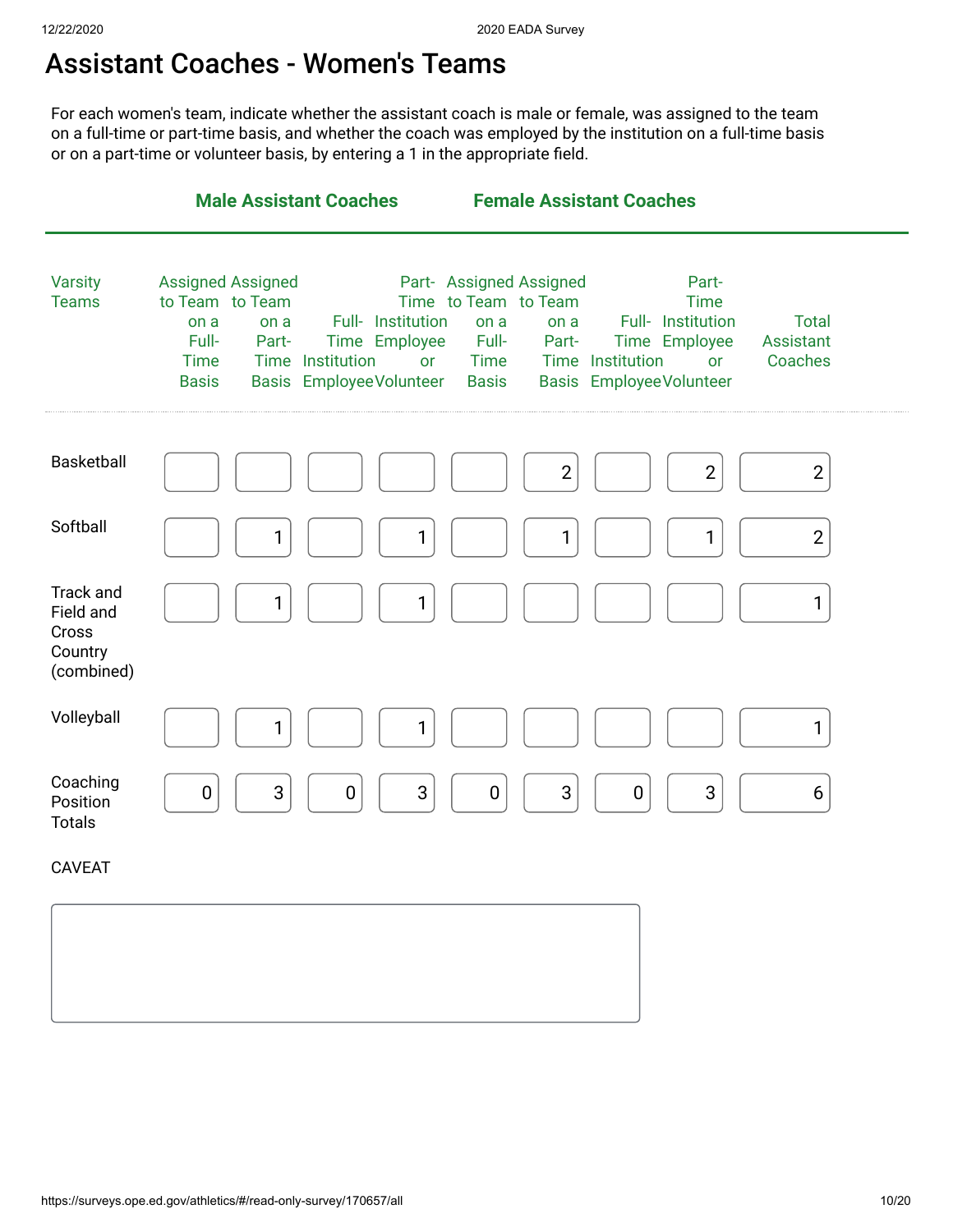# Assistant Coaches' Salaries - Men's and Women's Teams

Enter only salaries and bonuses that your institution pays assistant coaches as compensation for coaching. Do not include benefits on this screen. Do not include volunteer coaches in calculating the average salary and the Full-Time Equivalent (FTE) Total.

For help calculating the FTE total click on the Instructions link on this screen.

|                                                                                                                           | <b>Men's Teams</b>   | <b>Women's</b><br><b>Teams</b> |  |
|---------------------------------------------------------------------------------------------------------------------------|----------------------|--------------------------------|--|
| Average Annual Institutional Salary per Assistant<br><b>Coaching Position</b><br>(for coaching duties only)               | 1,401                | 1,969                          |  |
| Number of Assistant Coaching Positions Used to<br><b>Calculate the Average</b>                                            | 5                    | 6                              |  |
| Number of Volunteer Assistant Coaching Positions<br>(Do not include these coaches in your salary or FTE<br>calculations.) | 0                    | 0                              |  |
| Average Annual Institutional Salary per Full-time<br>equivalent (FTE)                                                     | 15,920               | 15,965                         |  |
| Sum of Full-Time Equivalent (FTE) Positions Used to<br><b>Calculate the Average</b>                                       | 0.44<br>$\checkmark$ | 0.74                           |  |

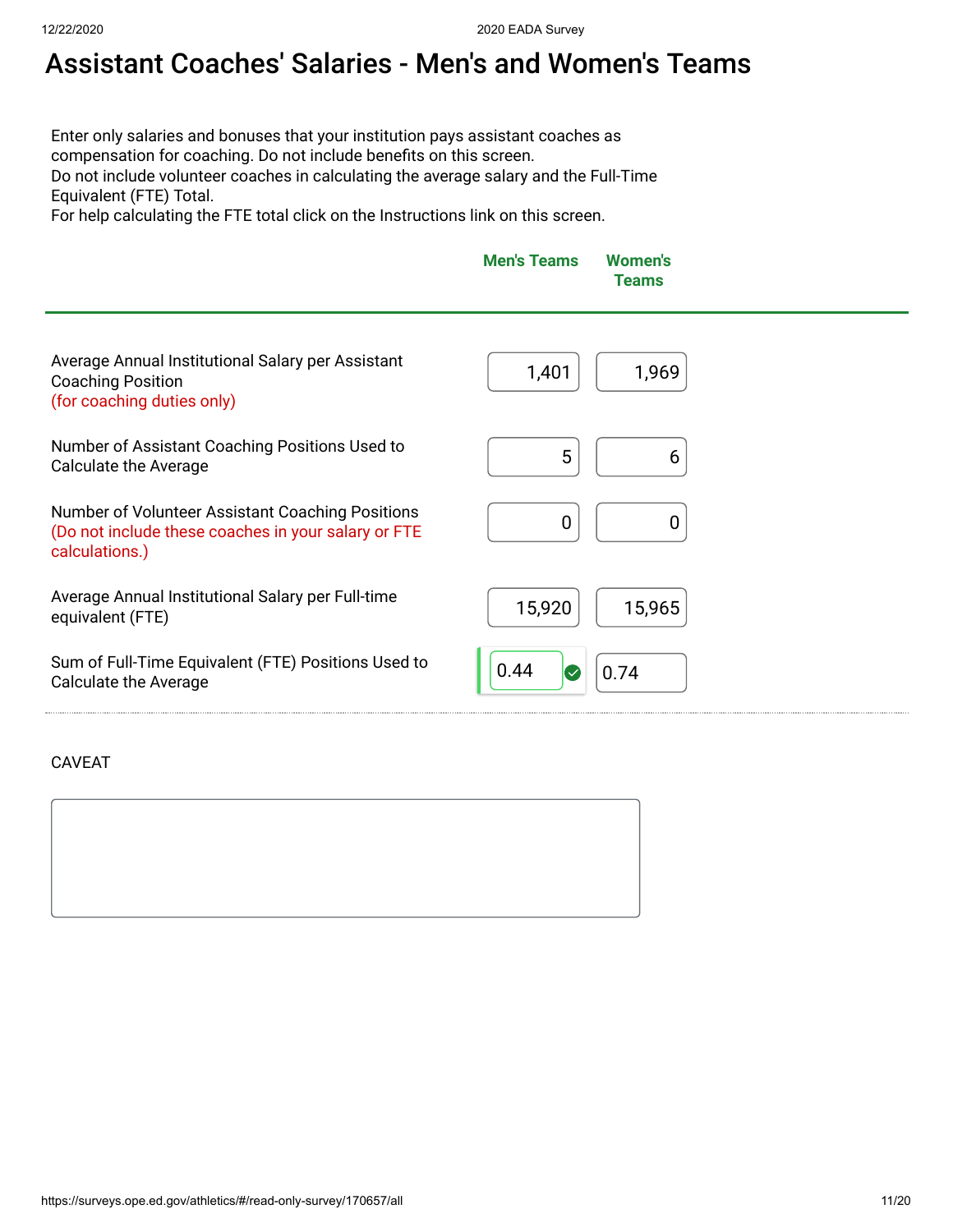#### Athletically Related Student Aid - Men's and Women's Teams

Athletically related student aid is any scholarship, grant, or other form of financial assistance, offered by an institution, the terms of which require the recipient to participate in a program of intercollegiate athletics at the institution. Other student aid, of which a student-athlete simply happens to be the recipient, is not athletically related student aid. If you do not have any aid to report, enter a 0.



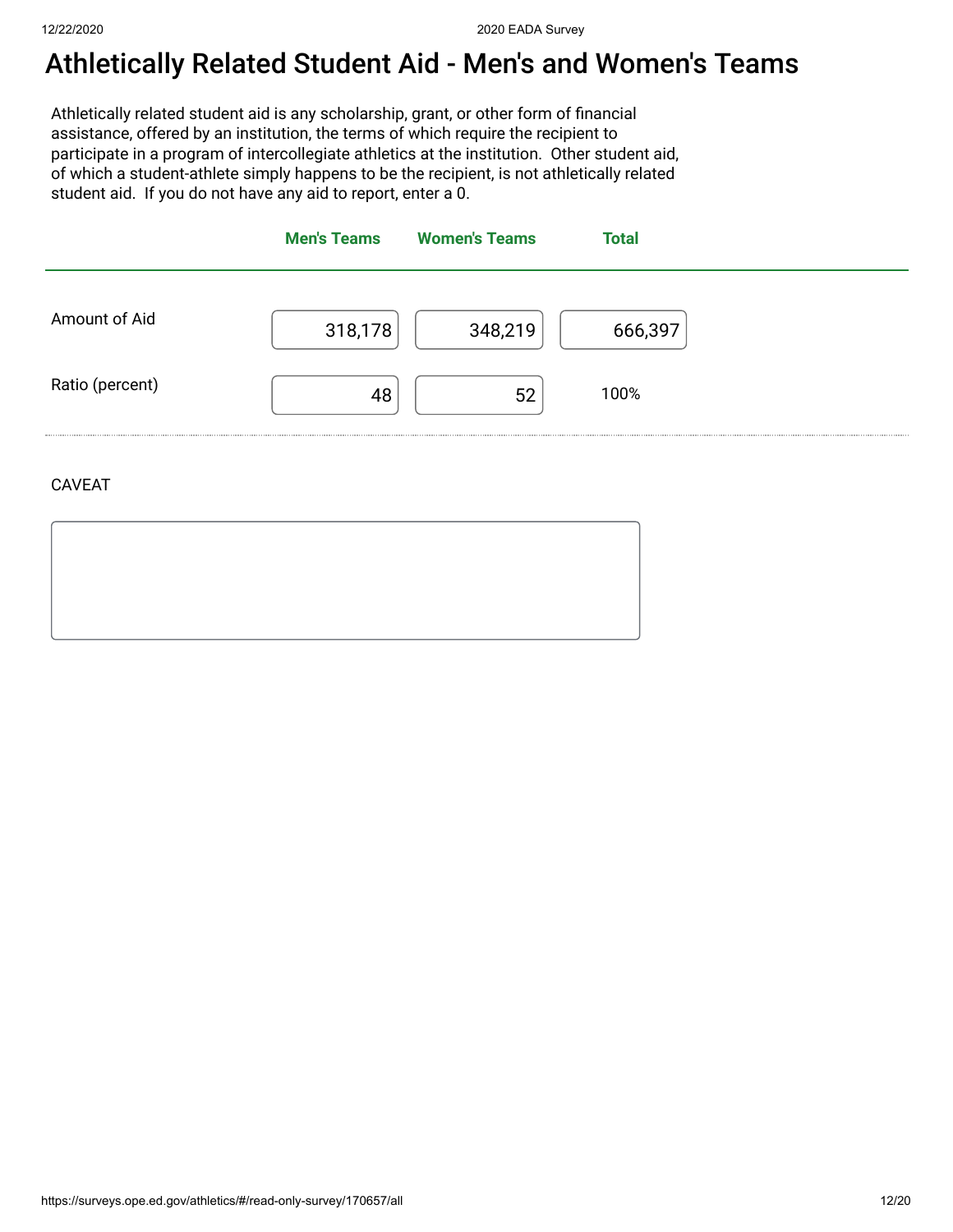### Recruiting Expenses - Men's and Women's Teams

Recruiting expenses are all expenses an institution incurs attributable to recruiting activities. This includes, but is not limited to, expenses for lodging, meals, telephone use, and transportation (including vehicles used for recruiting purposes) for both recruits and personnel engaged in recruiting, and other expenses for official and unofficial visits, and all other expenses related to recruiting. If you do not have any recruiting expenses to report, enter a 0.

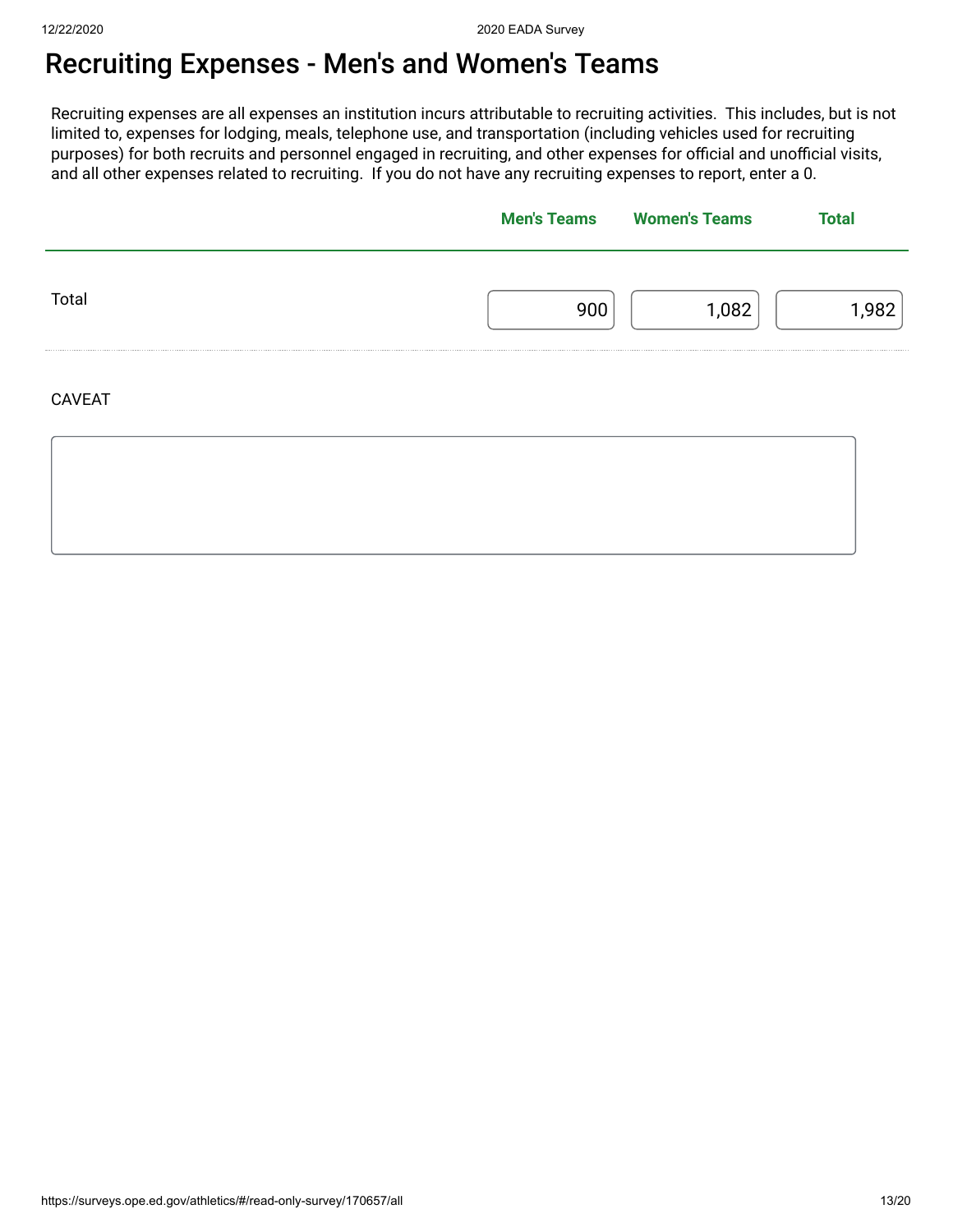## Operating (Game-Day) Expenses - Men's and Women's Teams by Team

Operating expenses are all expenses an institution incurs attributable to home, away, and neutral-site intercollegiate athletic contests (commonly known as "game-day expenses"), for (A) Lodging, meals, transportation, uniforms, and equipment for coaches, team members, support staff (including, but not limited to team managers and trainers), and others; and (B) Officials.

For a sport with a men's team and a women's team that have a combined budget, click [here](https://surveys.ope.ed.gov/athletics2k20/wwwroot/documents/inst_1.pdf) for special instructions. Report actual numbers, not budgeted or estimated numbers. Please do not round beyond the next dollar.

|                                                                                                    |              | <b>Men's Teams</b>                                 |                |              | <b>Women's Teams</b>                               |                |                                                     |
|----------------------------------------------------------------------------------------------------|--------------|----------------------------------------------------|----------------|--------------|----------------------------------------------------|----------------|-----------------------------------------------------|
| <b>Varsity</b><br><b>Teams</b>                                                                     | Participants | Operating<br><b>Expenses</b><br>per<br>Participant | <b>By Team</b> | Participants | Operating<br><b>Expenses</b><br>per<br>Participant | <b>By Team</b> | <b>Total</b><br><b>Operating</b><br><b>Expenses</b> |
| Basketball                                                                                         | 11           | 3,514                                              | 38,651         | 12           | 2,050                                              | 24,598         | 63,249                                              |
| Baseball                                                                                           | 37           | 1,173                                              | 43,386         |              |                                                    |                | 43,386                                              |
| Softball                                                                                           |              |                                                    |                | 20           | 2,247                                              | 44,946         | 44,946                                              |
| Track and<br>Field and<br>Cross<br>Country<br>(combined)                                           | 46           | 270                                                | 12,426         | 26           | 298                                                | 7,754          | 20,180                                              |
| Volleyball                                                                                         |              |                                                    |                | 14           | 1,524                                              | 21,332         | 21,332                                              |
| <b>Total</b><br><b>Operating</b><br><b>Expenses</b><br>Men's and<br><b>Women's</b><br><b>Teams</b> | 94           |                                                    | 94,463         | $72\,$       |                                                    | 98,630         | 193,093                                             |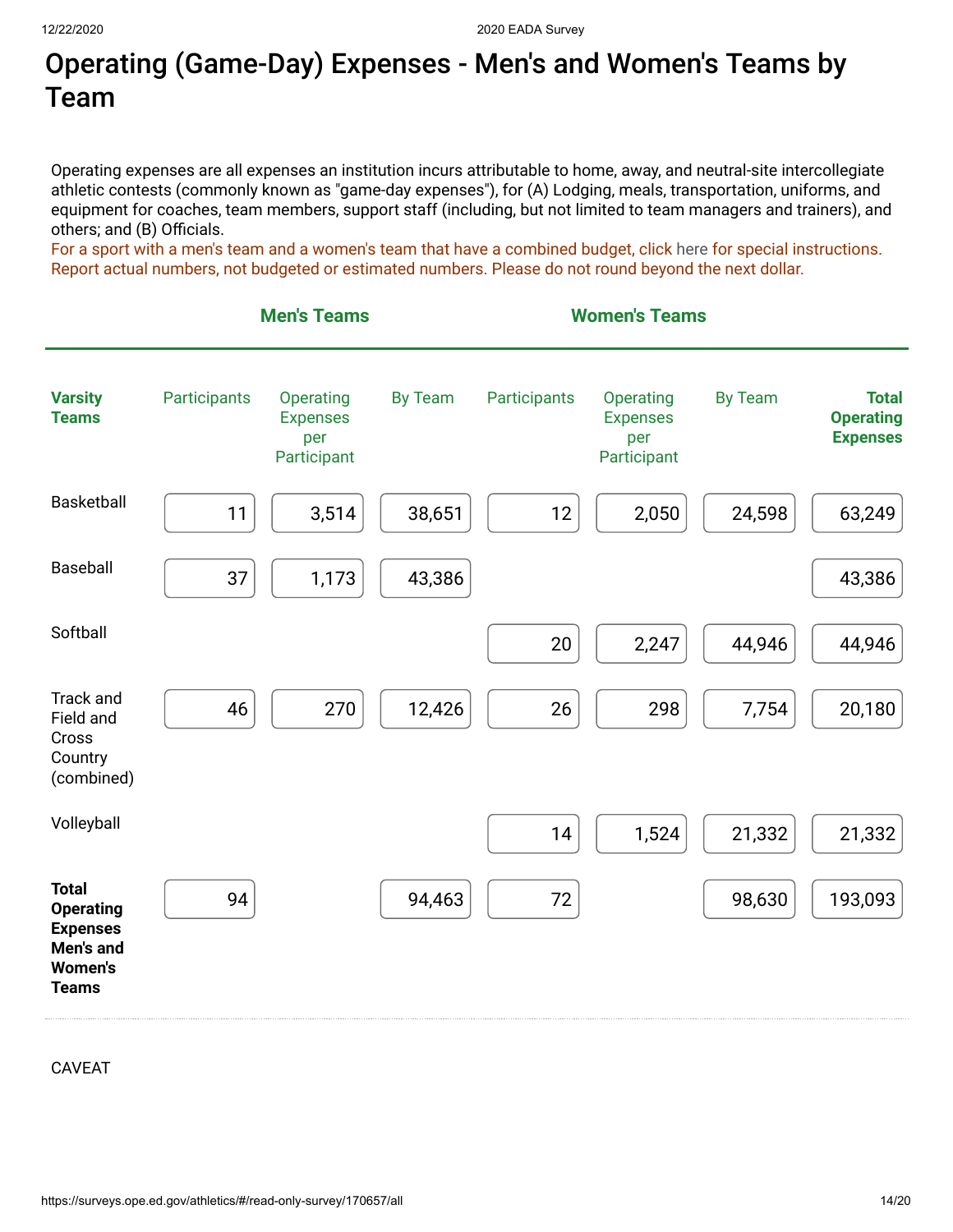**Note: This screen is for game-day expenses only.**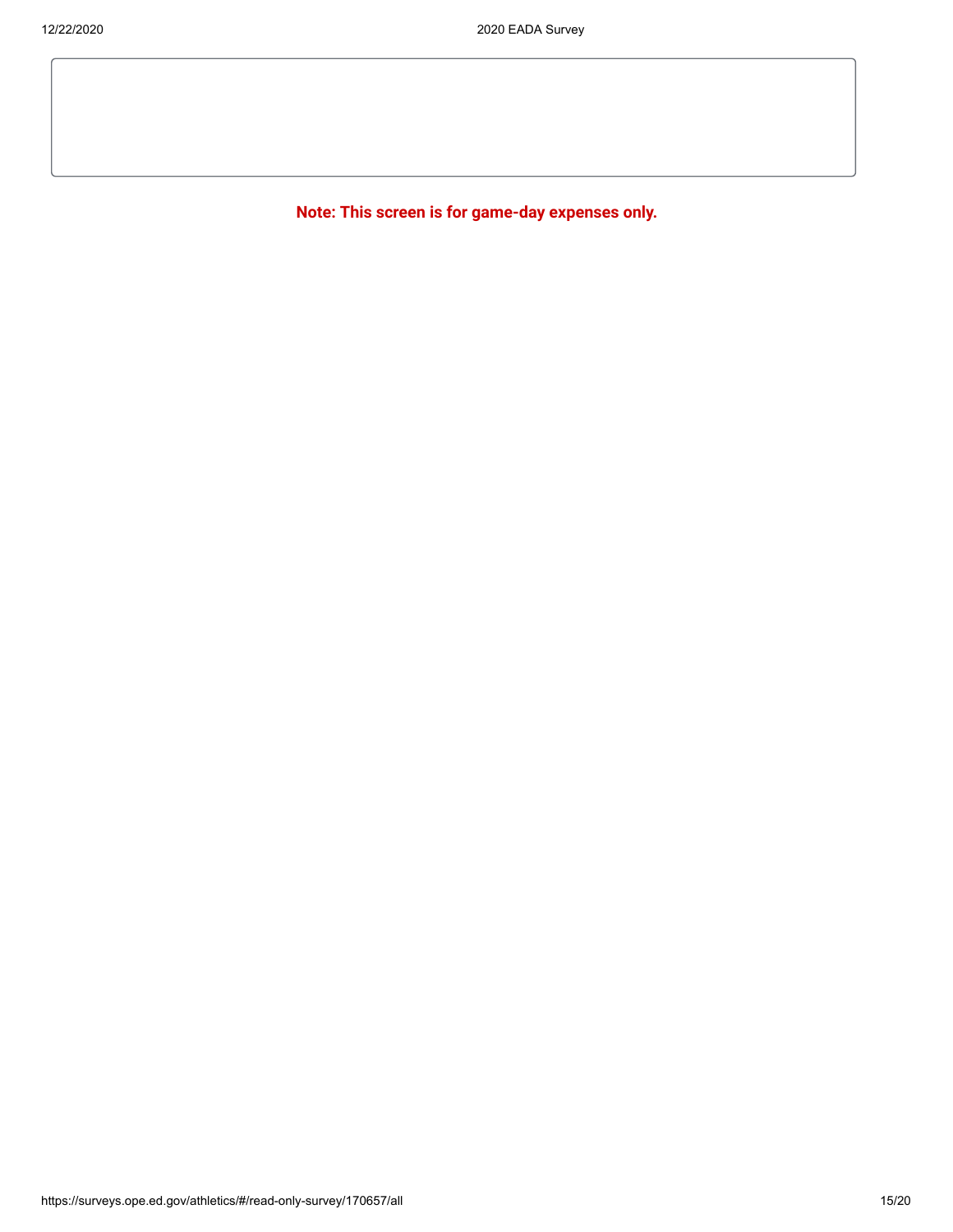#### Total Expenses - Men's and Women's Teams

Enter all expenses attributable to intercollegiate athletic activities. This includes appearance guarantees and options, athletically related student aid, contract services, equipment, fundraising activities, operating expenses, promotional activities, recruiting expenses, salaries and benefits, supplies, travel, and any other expenses attributable to intercollegiate athletic activities.

Report actual numbers, not budgeted or estimated numbers. Please do not round beyond the next dollar.

| <b>Varsity Teams</b>                                                                         | <b>Men's Teams</b> | <b>Women's Teams</b> | <b>Total</b> |
|----------------------------------------------------------------------------------------------|--------------------|----------------------|--------------|
|                                                                                              |                    |                      |              |
| Basketball                                                                                   | 215,131            | 116,409              | 331,540      |
| Baseball                                                                                     | 243,886            |                      | 243,886      |
| Softball                                                                                     |                    | 192,701              | 192,701      |
| Track and Field and Cross Country (combined)                                                 | 113,883            | 110,795              | 224,678      |
| Volleyball                                                                                   |                    | 122,874              | 122,874      |
| Total Expenses of all Sports, Except Football and<br>Basketball, Combined                    | 357,769            | 426,370              | 784,139      |
| Total Expenses Men's and Women's Teams                                                       | 572,900            | 542,779              | 1,115,679    |
| Not Allocated by Gender/Sport (Expenses not attributable<br>to a particular sport or sports) |                    |                      | 311,468      |
| <b>Grand Total Expenses</b>                                                                  |                    |                      | 1,427,147    |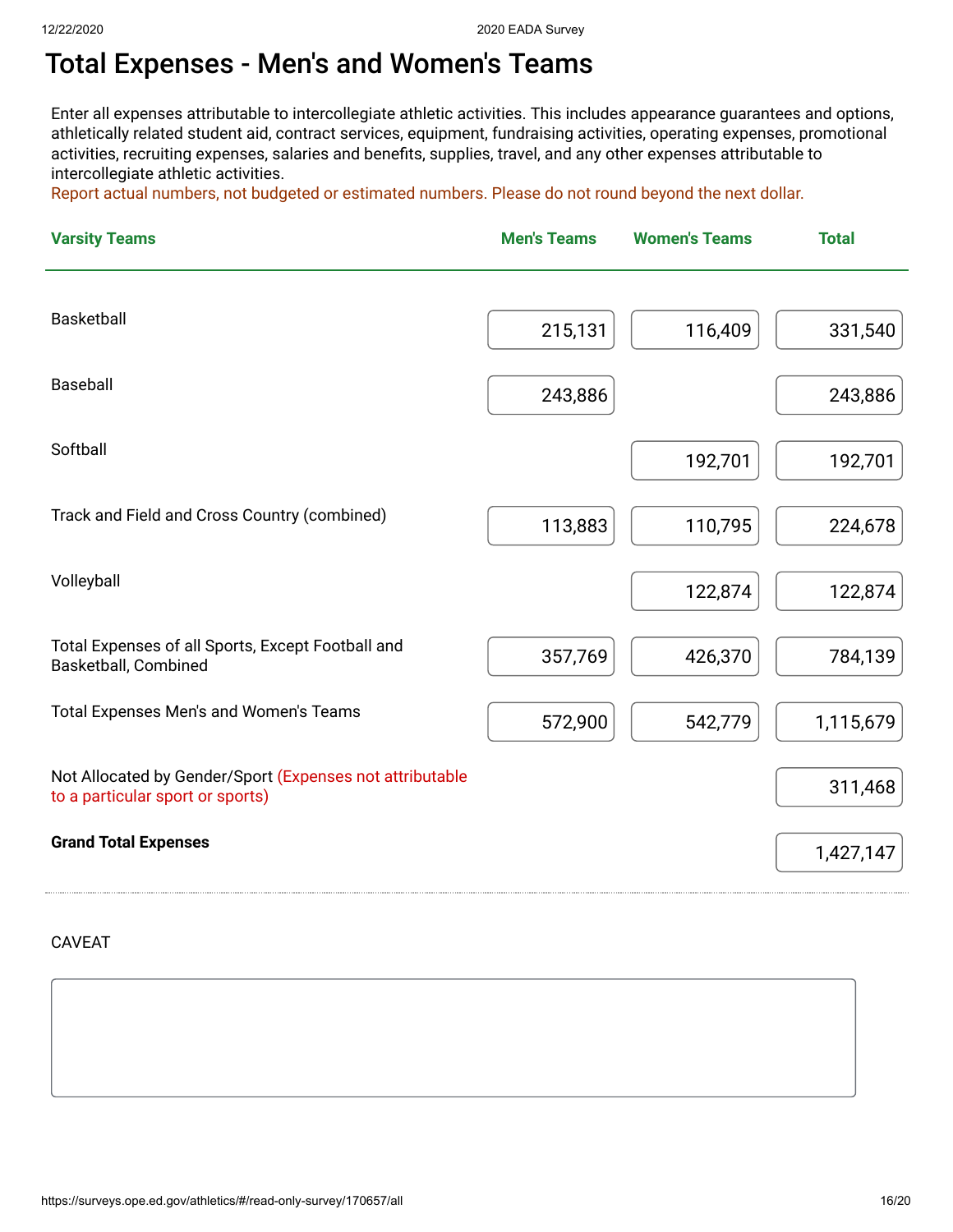### Total Revenues - Men's and Women's Teams

Your total revenues must cover your total expenses.

Enter all revenues attributable to intercollegiate athletic activities. This includes revenues from appearance guarantees and options, an athletic conference, tournament or bowl games, concessions, contributions from alumni and others, institutional support, program advertising and sales, radio and television, royalties, signage and other sponsorships, sport camps, state or other government support, student activity fees, ticket and luxury box sales, and any other revenues attributable to intercollegiate athletic activities.

Report actual numbers, not budgeted or estimated numbers. Please do not round beyond the next dollar.

| <b>Varsity Teams</b>                                                                         | <b>Men's Teams</b> | <b>Women's Teams</b> | <b>Total</b> |
|----------------------------------------------------------------------------------------------|--------------------|----------------------|--------------|
| <b>Basketball</b>                                                                            | 254,552            | 118,195              | 372,747      |
| Baseball                                                                                     | 251,842            |                      | 251,842      |
| Softball                                                                                     |                    | 198,084              | 198,084      |
| Track and Field and Cross Country (combined)                                                 | 165,070            | 97,412               | 262,482      |
| Volleyball                                                                                   |                    | 130,505              | 130,505      |
| Total Revenues of all Sports, Except Football and<br>Basketball, Combined                    | 416,912            | 426,001              | 842,913      |
| <b>Total Revenues Men's and Women's Teams</b>                                                | 671,464            | 544,196              | 1,215,660    |
| Not Allocated by Gender/Sport (Revenues not attributable<br>to a particular sport or sports) |                    |                      | 316,813      |
| Grand Total for all Teams (includes by team and not<br>allocated by gender/sport)            |                    |                      | 1,532,473    |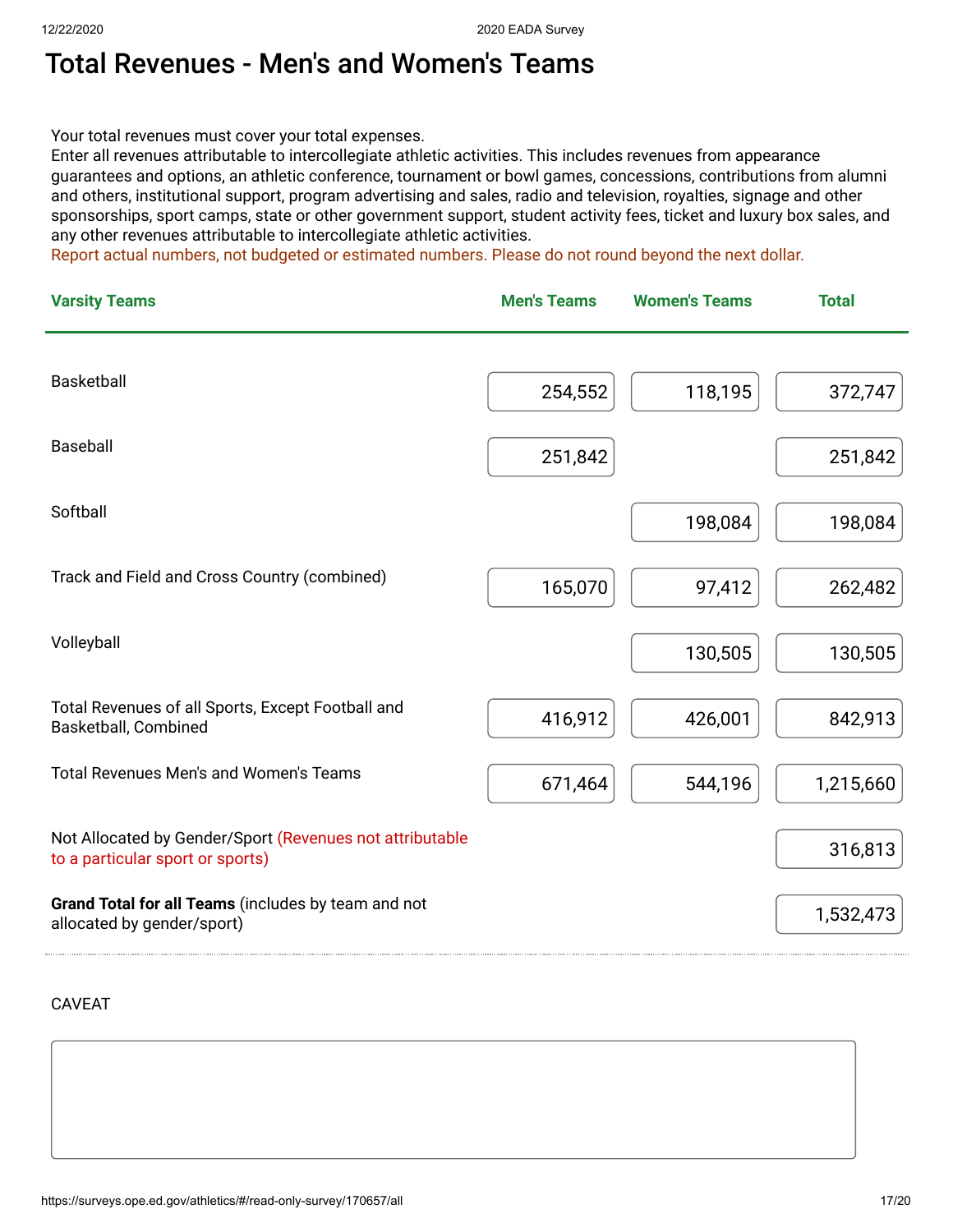### Summary - Men's and Women's Teams

#### **Your Grand Total Revenues must be equal to or greater than your Grand Total Expenses or you will not be able to lock your survey.**

|                |                                                                            | <b>Men's Teams</b> | <b>Women's</b><br><b>Teams</b> | <b>Total</b> |  |
|----------------|----------------------------------------------------------------------------|--------------------|--------------------------------|--------------|--|
| 1              | <b>Total of Head Coaches' Salaries</b>                                     | 74,910             | 30,844                         | 105,754      |  |
| $\overline{2}$ | <b>Total of Assistant Coaches' Salaries</b>                                | 7,005              | 11,814                         | 18,819       |  |
| 3              | Total Salaries (Lines 1+2)                                                 | 81,915             | 42,658                         | 124,573      |  |
| 4              | <b>Athletically Related Student Aid</b>                                    | 318,178            | 348,219                        | 666,397      |  |
| 5              | <b>Recruiting Expenses</b>                                                 | 900                | 1,082                          | 1,982        |  |
| 6              | Operating (Game-Day) Expenses                                              | 94,463             | 98,630                         | 193,093      |  |
| 7              | <b>Summary of Subset Expenses (Lines</b><br>$3+4+5+6$                      | 495,456            | 490,589                        | 986,045      |  |
| 8              | <b>Total Expenses for Teams</b>                                            | 572,900            | 542,779                        | 1,115,679    |  |
| 9              | <b>Total Expenses for Teams Minus Subset</b><br>Expenses (Line 8 - Line 7) | 77,444             | 52,190                         | 129,634      |  |
|                | 10 Not Allocated Expenses                                                  |                    |                                | 311,468      |  |
|                | 11 Grand Total Expenses (Lines 8+10)                                       |                    |                                | 1,427,147    |  |
|                | 12 Total Revenues for Teams                                                | 671,464            | 544,196                        | 1,215,660    |  |
| 13             | <b>Not Allocated Revenues</b>                                              |                    |                                | 316,813      |  |
|                | 14 Grand Total Revenues (Lines 12+13)                                      |                    |                                | 1,532,473    |  |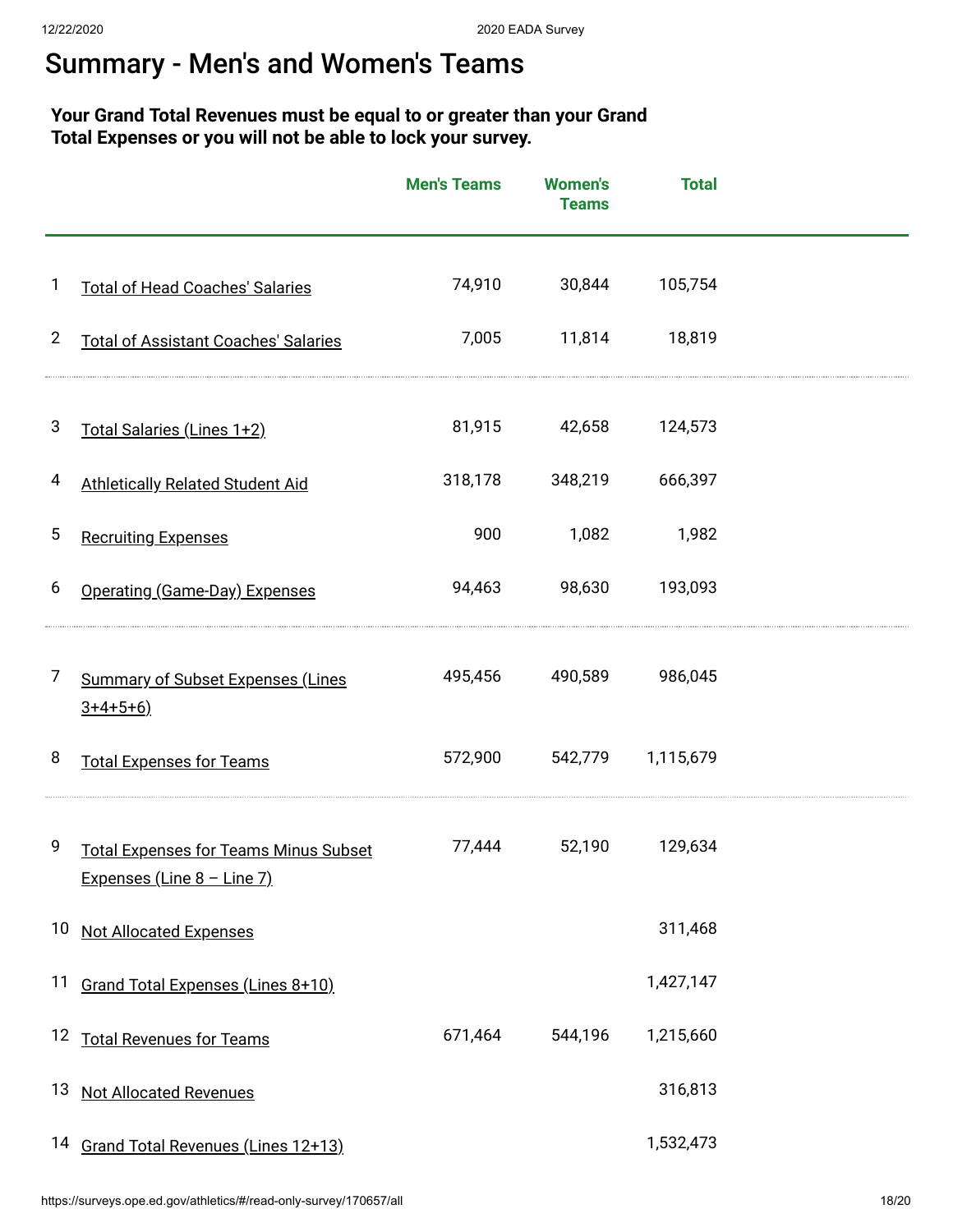| 12/22/2020 |                                                                       | 2020 EADA Survey |       |                    |  |
|------------|-----------------------------------------------------------------------|------------------|-------|--------------------|--|
|            | <sup>15</sup> Total Revenues for Teams minus Total                    | 98.564           | 1.417 | 99.981             |  |
|            | <b>Expenses for Teams (Line 12-Line 8)</b>                            |                  |       |                    |  |
|            | 16 Grand Total Revenues Minus Grand Total Expenses (Line 14- Line 11) |                  |       | $\bigcirc$ 105,326 |  |
|            |                                                                       |                  |       |                    |  |

To return to a data entry screen, click on the link in the <mark>Navigation Menu.</mark> To proceed to the Supplemental Information screen, click on the link in the Navigation Menu or click on the "Next" button on this screen.